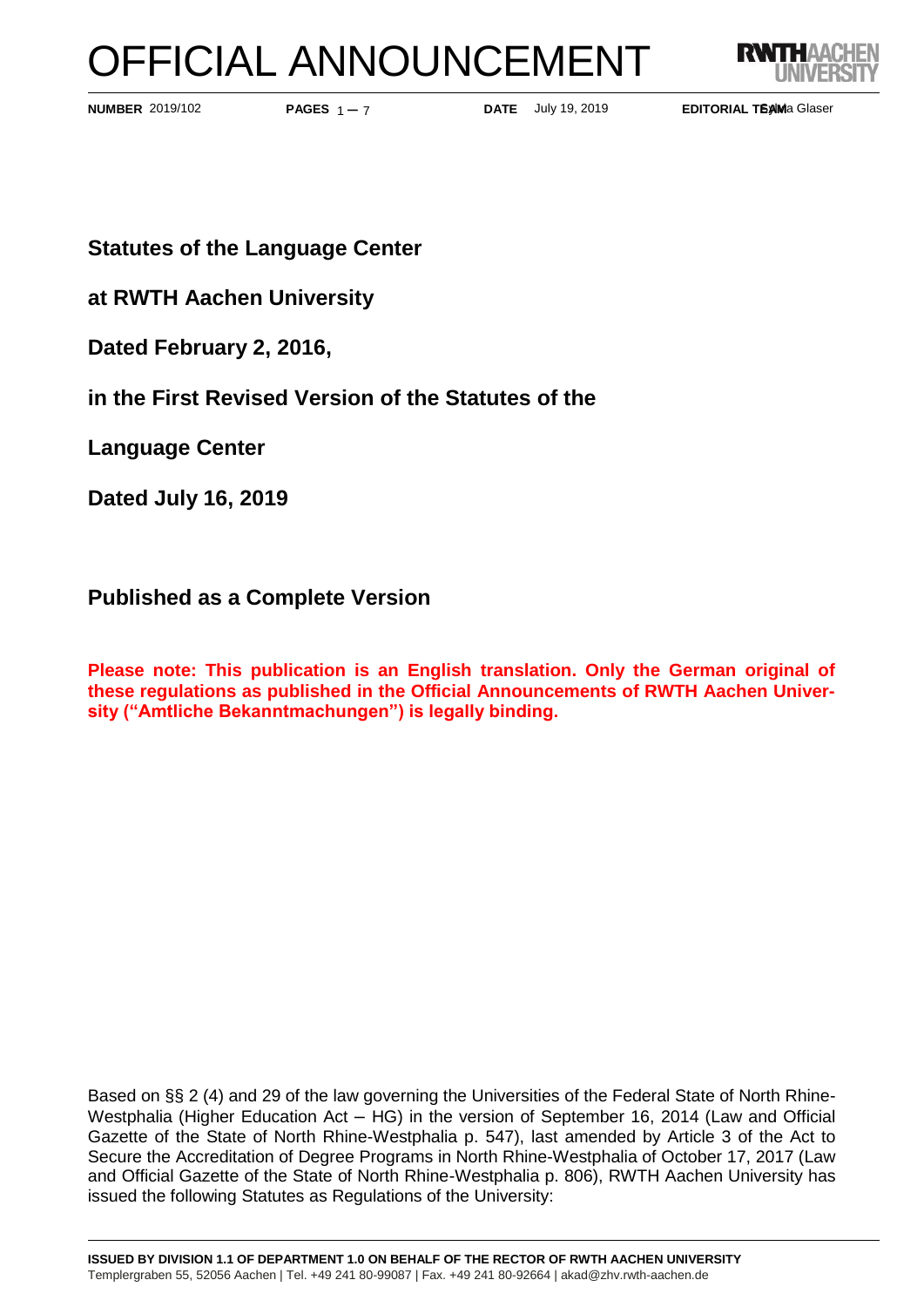# **Content**

- § 1 Legal Status
- § 2 Responsibilities
- § 3 Structure
- § 4 Governing Bodies
- § 5 The Executive Director
- § 6 Tasks of the Executive Director
- § 7 The Executive Office
- § 8 The Advisory Board
- § 9 Tasks of the Advisory Board
- § 10 Language Laboratory
- § 11 Tuition Fees
- § 12 Entry into Force and Publication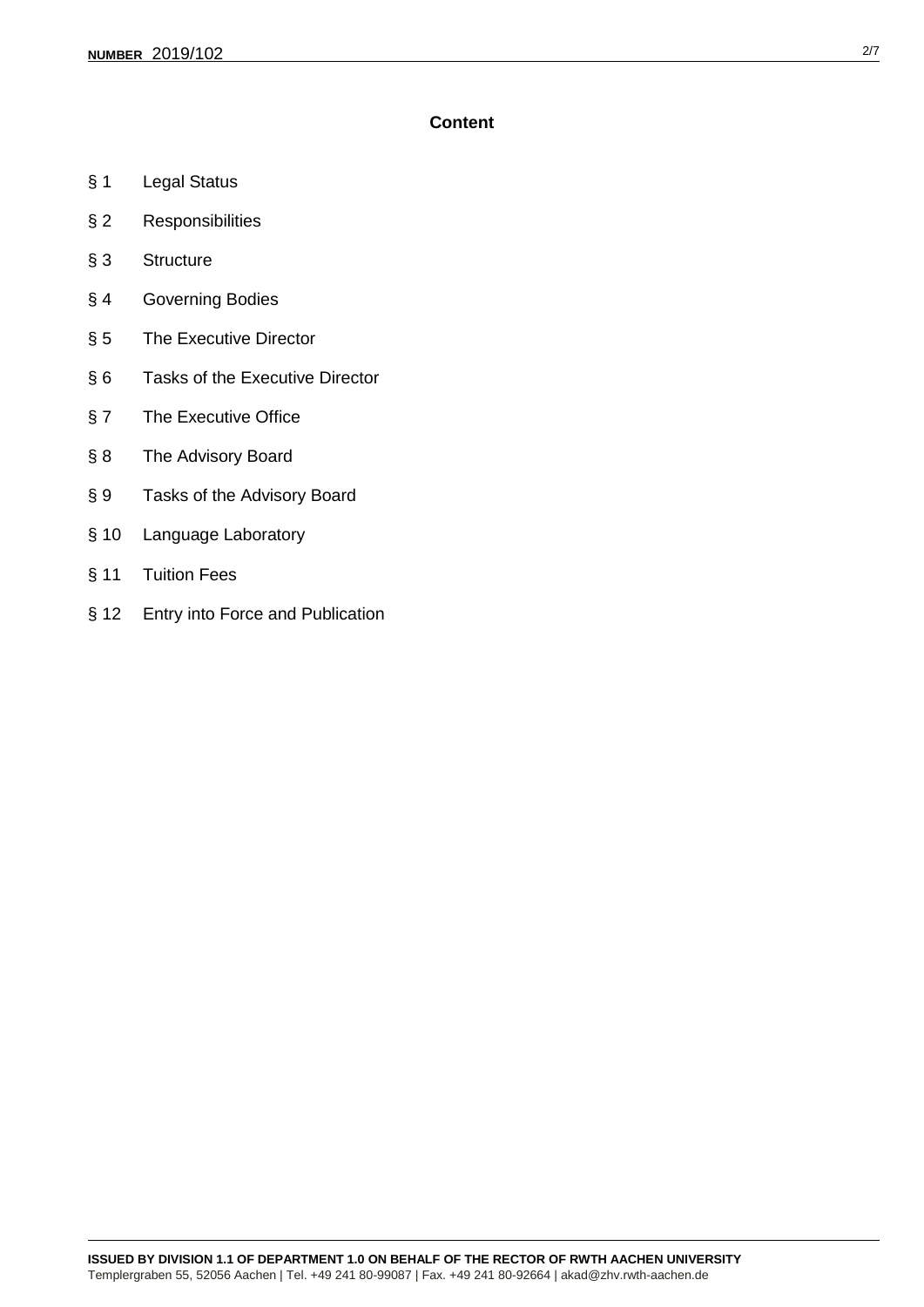## **§ 1 Legal Status**

The Language Center is a central operating unit of RWTH Aachen University pursuant to § 8 (2) of the Rules of Procedure of the Rectorate of RWTH Aachen University dated September 21, 2007, as amended. The Language Center reports to the Rectorate.

#### **§ 2 Responsibilities**

- (1) The foreign language courses offered by the Language Center are normally free of charge for those students whose degree programs require the language training in accordance with the regulations in the Higher Education Act and the examination regulations. In addition, the Language Center offers other services for which a fee is charged.
- (2) The Language Center performs the following tasks for RWTH Aachen University:
	- a) Providing and professionally and organizationally coordinating University-specific and subject-related language training for students and employees of RWTH Aachen University in accordance with the respective available personnel resources, technical facilities and budgetary funds;
	- b) Organizing and holding German language examinations for university admission (DSH) or according to TestDaf or an equivalent procedure as well as awarding the corresponding certificates;
	- c) Holding German courses independent of studies within the framework of University partnerships;
	- d) Conducting preparatory courses for prospective students;
	- e) Conducting language courses based on agreements with individual faculties and/or the Central University Administration;
	- f) Conducting the required examinations for language certificates in accordance with the applicable examination regulations for the Bachelor's and Master's degree programs at RWTH Aachen University;
	- g) Carrying out language assessments and issuing of language certificates with regard to study-related stays abroad;
	- h) Preparing the course and examination program for each academic year;
	- i) Drawing up the training and examination regulations.
- (3) The preparation of the course and examination program as well as the training regulations pursuant to Paragraph 2 Letters h) and i) shall be carried out in consultation with the Advisory **Board**
- (4) Further tasks may be assigned to the Language Center in agreement with the Rectorate after consultation with the faculties. The same applies to a reduction in tasks.
- (5) The Language Center may charge fees for courses and services. This regulation applies to services based on separate requests, such as specialized courses that are not already included in the normal range of services.
- (6) The final scope of services according to Paragraph 1 shall be decided upon by agreement with the requesting faculties and institutions, in consultation with the Advisory Board and the Rectorate, after the needs have been determined.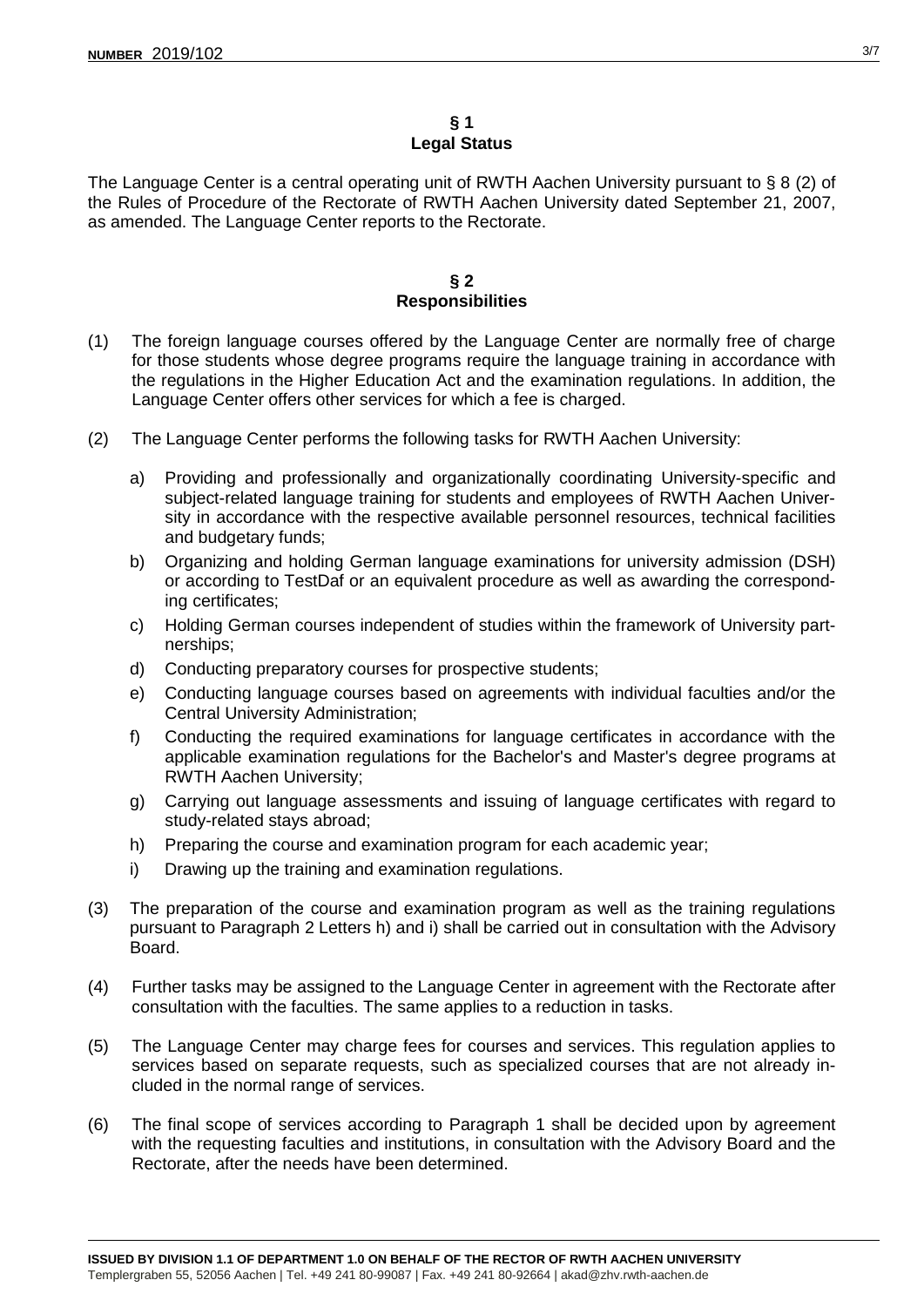(7) The Language Center shall issue training and examination regulations appropriate to the University, which shall bindingly regulate the conditions of participation, registration regulations as well as curricula and performance requirements.

# **§ 3 Structure**

The Language Center is divided into the departments "German as a Foreign Language" and "Modern Foreign Languages."

# **§ 4 Governing Bodies**

The governing bodies of the Language Center are:

- the Executive Director,
- the Executive Office,
- the Advisory Board.

**§ 5 The Executive Director**

- (1) The Language Center shall be headed by a full-time Executive Director. They are subordinate to the Rectorate and are accountable to it.
- (2) In matters that cannot be postponed, they are entitled to make provisional decisions that require confirmation by the executive office.

#### **§ 6 Tasks of the Executive Director**

- (1) The Executive Director shall manage and run the Language Center. They shall convene the meetings of the Executive Office and ensure that they are held.
- (2) The Executive Director shall report regularly to the Executive Office on all matters of importance to the Language Center, in particular on decisions of other bodies of the University which are of importance to the Language Center.
- (3) The Executive Director may entrust an employee of the Language Center with carrying out individual management tasks.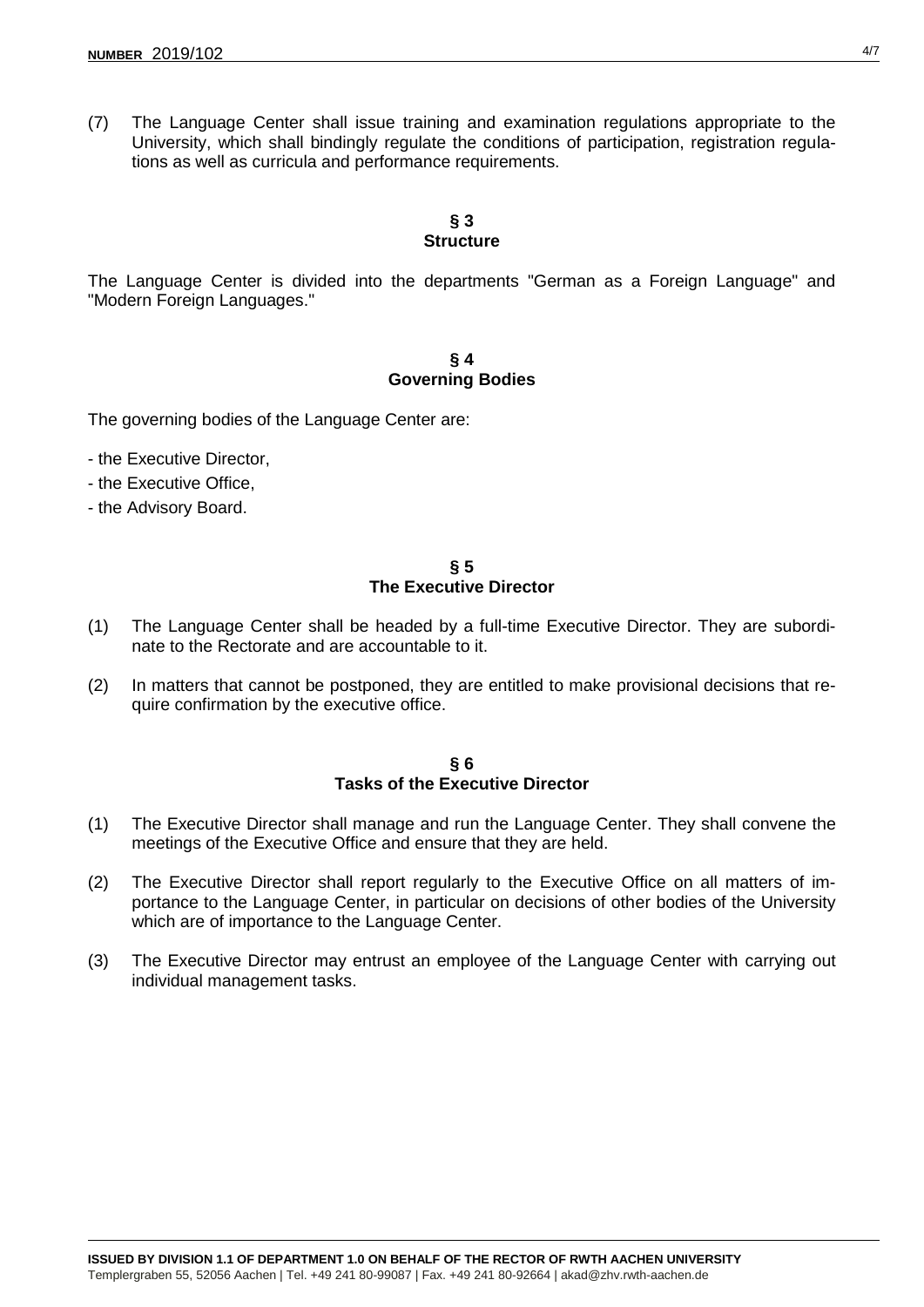- (4) They manage the day-to-day business of the Language Center and have in particular the following tasks, rights and duties:
	- a) Representing the Language Center within and outside the University;
	- b) Conducting meetings of the Executive Office;
	- c) Executing the decisions of the Executive Office;
	- d) Assigning tasks to the different language areas;
	- e) Submitting proposals to the Executive Office regarding the design of the instructional program, the technical equipment of instructional and service areas, and the filling of positions;
	- f) Issuing instructions to the employees of the Language Center.

### **§ 7 The Executive Office**

- (1) In addition to the Executive Director and/or their deputy, the Executive Office of the Language Center shall include one representative from each of the departments "German as a Foreign Language" and "Modern Foreign Languages". These are appointed by the Executive Director and/or their deputy. The Executive Office meets at least once a semester.
- (2) The meeting shall be chaired by the Executive Director of the Language Center.
- (3) For its work, the Executive Office may consult other employees of the Language Center (e.g. for the review boards entrusted with specific subject-specific management tasks), other University employees and external experts.
- (4) The Executive Office shall elect a deputy to the Executive Director on the proposal of the Executive Director. The election requires the approval of the Rectorate and the Advisory Board.
- (5) The Executive Office shall decide on any necessary expansion or possible reduction of the services offered by the Language Center after prior consultation with the Advisory Board and the faculties and in agreement with the Rectorate.
- (6) The Executive Office accompanies and coordinates the work processes of the review boards and controls and secures their results.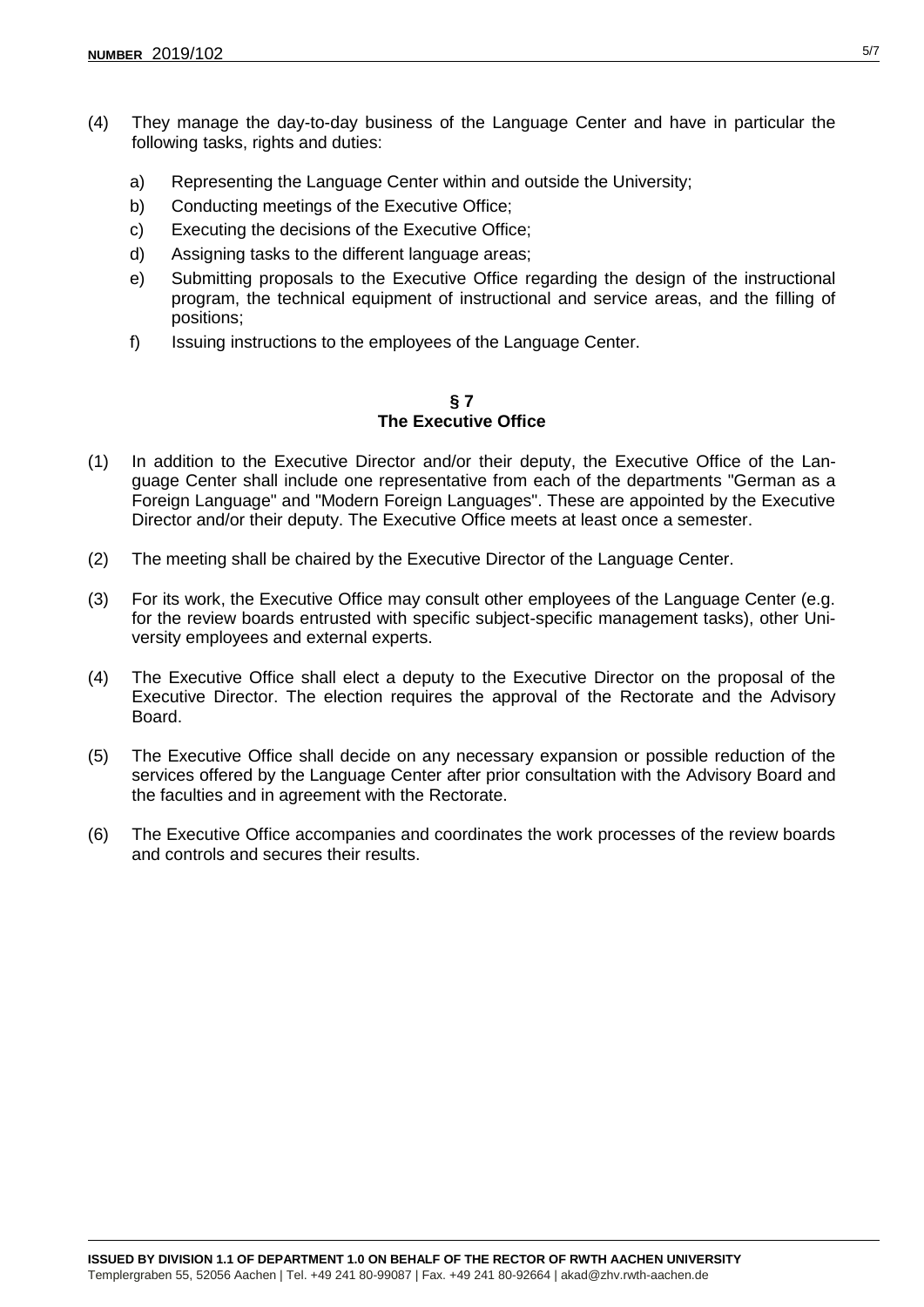- (1) The Advisory Board shall consist of a maximum of ten members. Its members are:
	- a) the Vice-Rector for Teaching;
	- b) the Executive Director of the Language Center;
	- c) the Head of International Office;
	- d) a dean;
	- e) a dean of academic affairs;
	- f) the chairperson of the General Student's Committee (AStA);
	- g) one representative from the group of students;
	- h) one representative from the group of academic employees;
	- i) one representative from the group of employees in technology and administration;
	- j) one representative from the staff of the Language Center.
- (2) The members according to Paragraph 1 Letters d), e), g), h), i) and j) shall be appointed by the Rectorate upon proposal of the respective group. Their term of office is two years. The term of office of the member from the group of students is one year.
- (3) The Advisory Board shall elect a spokesperson from among its members. This person convenes the Advisory Board at least once a semester after consultation with the Executive Director of the Language Center.

**§ 9 Tasks of the Advisory Board**

(1) The Advisory Board shall have the following tasks in addition to those specified in §§ 2 and 7:

- a) Identifying user interests,
- b) Preparing proposals for the regulations of use,
- c) Mediating in conflicts.
- (2) The Advisory Board advises the Executive Office of the Language Center. It shall be informed in an appropriate manner about the management of funds and personnel decisions. The Advisory Board of the Language Center makes recommendations and comments on
	- a) general guidelines for the work and further development of the Language Center,
	- b) planning and use of budgetary resources.